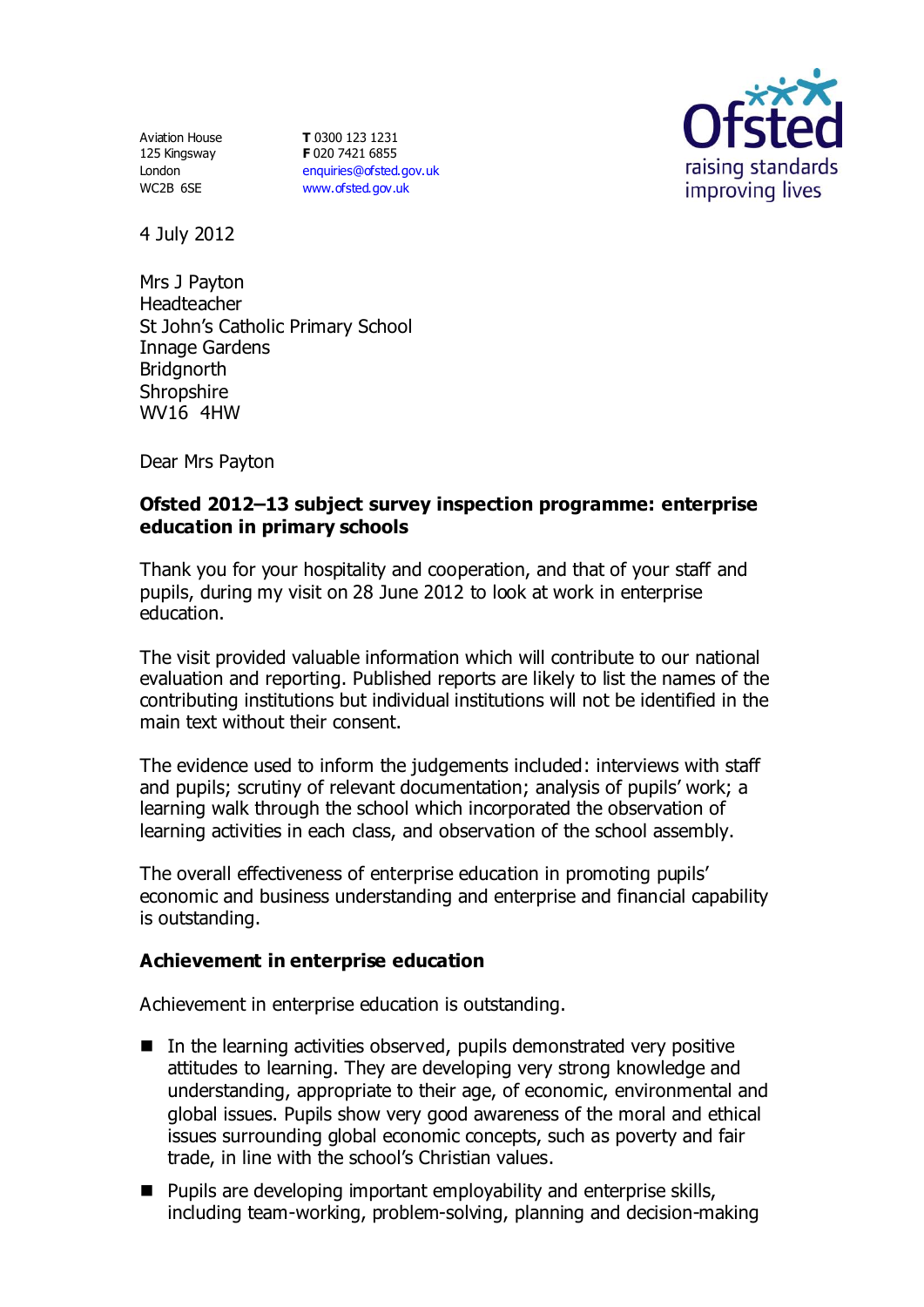skills. They showed a particularly good grasp of the advantages of teamworking and the skills and strategies required to make it successful.

■ Pupils' work shows very good use of reflection and self-assessment in improving the quality of their work. Pupils talk about their learning experiences confidently and with considerable insight and maturity; for example, how they have learned from their mistakes.

#### **Quality of teaching in enterprise education**

The quality of teaching in enterprise education is outstanding.

- $\blacksquare$  Problem-solving, the promotion of independence and enquiry are at the heart of the school's approach to learning. Teachers are highly skilled in planning imaginative and well-structured learning activities which focus sharply on what pupils will be learning by completing them. In the lessons observed, these activities engaged and enthused pupils very successfully, promoting their confidence and their development of enterprise skills.
- Teachers have appropriately high expectations of all pupils. Lesson activities consistently provided additional challenge to the higherperforming pupils, based on their prior attainment. In the lessons observed, teachers made consistently excellent use of questioning to check and extend pupils' learning.

#### **Quality of the curriculum in enterprise education**

The quality of the curriculum in enterprise education is outstanding.

- Planning for the development of pupils' enterprise skills and economic and business understanding, enterprise and personal financial capability, as they progress through the school, is very clear and precise. The provision is structured and coordinated exceptionally well into a rich, diverse and coherent programme. Real-life contexts and excellent linking to previous learning and other subjects enhance pupils' learning.
- `Fairtrade School' status, sustainability, and the school's extensive fundraising work are at the core of informing pupils' awareness of the ethical issues surrounding trade and the global economy.
- The curriculum includes a particular, and highly successful, emphasis on developing pupils' numeracy skills in an enterprise education context. This is demonstrated in pupils' development of number skills in a context that makes consistently strong reference to prices and costs.
- $\blacksquare$  The school rightly values opportunities for pupils to acquire and apply appropriate life skills, such as confidence, resilience, problem-solving and team-working in the stimulating outdoor environment of the school's grounds.